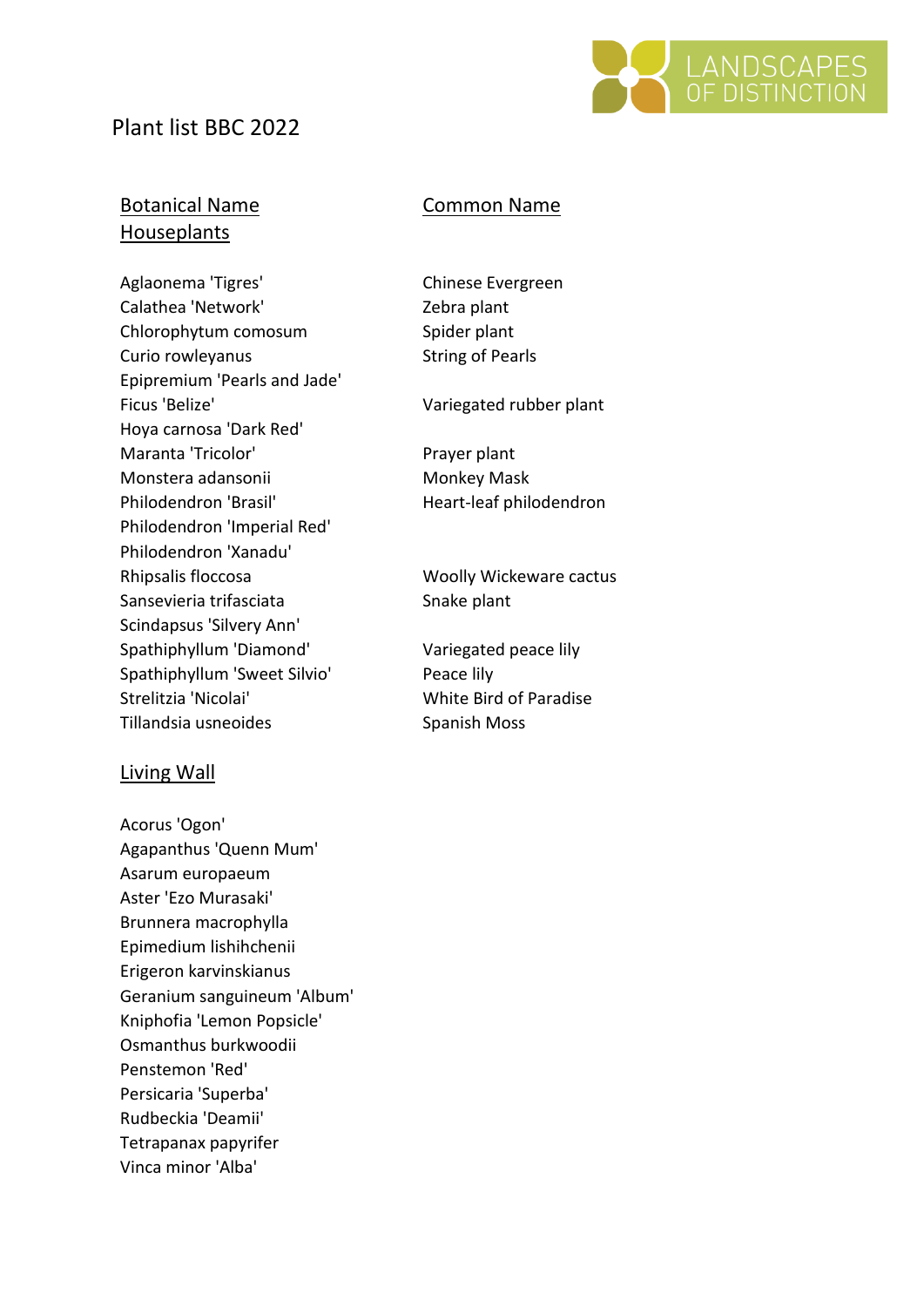### Sedum Roof

Sedum 'Acre' and the Biting Stonecrop (BN) Sedum 'Fosterianum' (BN) Sedum 'Hispanicum' Sedum 'Rupestre' Sedum 'Sexangulare' Sedum 'Spurium' Sedum 'Pulchellum'

Sedum 'Album' White Stonecrop (British native) Sedum 'Anglicum' English Stonecrop (BN)

#### Outside Plants

Alchemilla mollis 'Thriller' Allium cernuum Allium nigrum Anamanthele lessoniana Aquilegia 'Yellow Queen' Argyranthemum 'Giga White' Arisaema speciosum Astilbe 'Vision in White' Astrantia major Aucuba omiense Baloskion tetraphyllum Calamagrostis 'Karl Foerster' Convolvulus cneorum Coreopsis 'Presto' Cosmos 'Sonata White' Dahlia 'Honka Fragile' Dahlia 'White Lilac Frost' Delphinium 'Guardian White' Deschampsia 'Goldtau' Digitalis purpurea 'Dalmatian White' Erigeron 'Sea of Blossom' Eryngium pandanifolium Geum 'Tempo Lemon' Hakonechloa 'Aureola' Hakonechloa 'Nicolas' Hebe 'Tricolor' Heuchera 'Palace Purple' Juncus spiralis